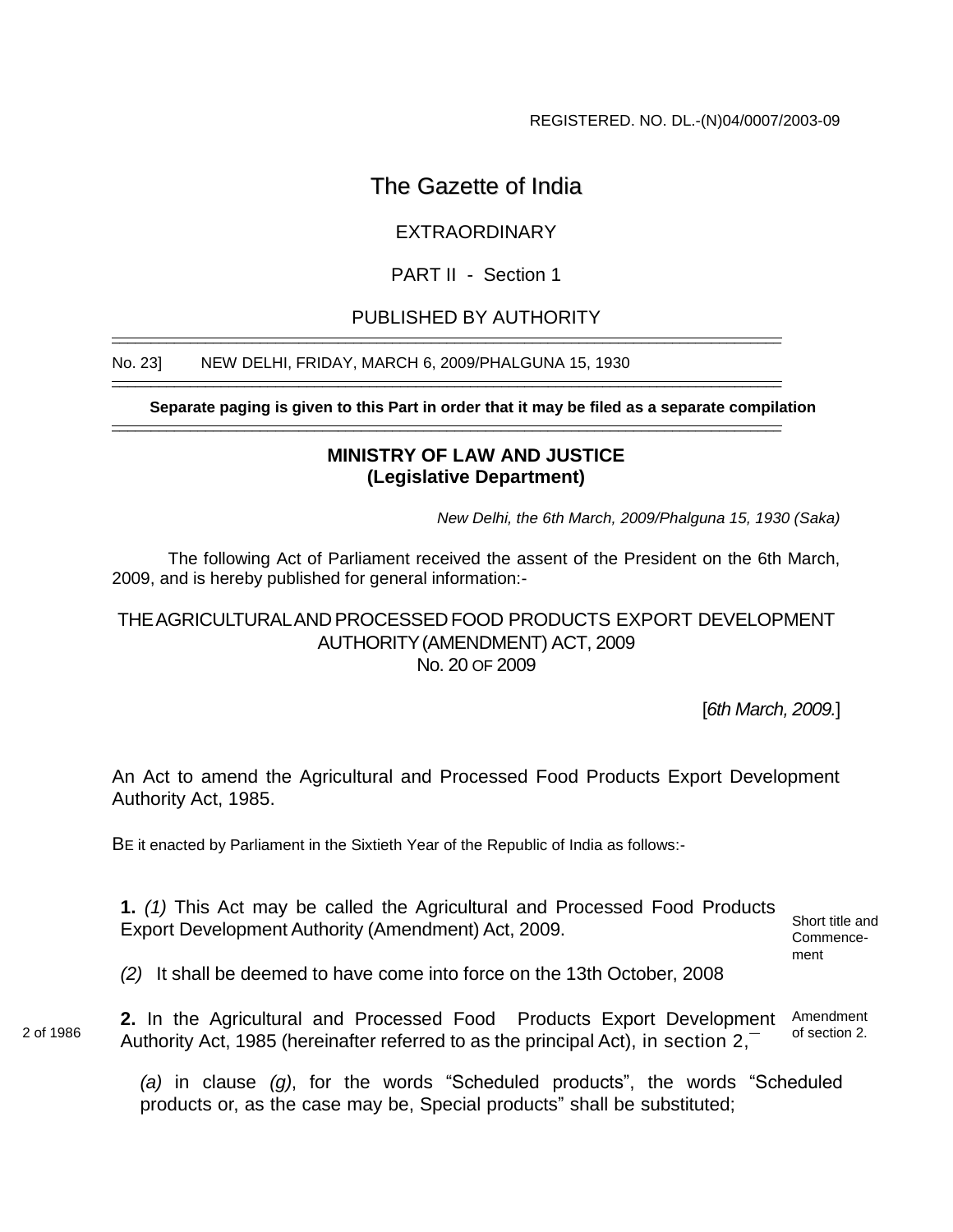*(b)* in clause *(i),* for the words "the Schedule", the words "the First Schedule" shall be substituted;

*(c)* after clause *(i),* the following clause shall be inserted, namely:-

*'(j)* "Special product" means any of the agricultural or processed food products included in the Second Schedule.".

Substitution of 3. **3.** For section 3 of the principal Act, the following section shall be substituted, namely:—

Power to amend the Schedule. "3. The Central Government may, having regard to the objects to this Act, and if it considers necessary or expedient so to do, by notification in the Official Gazette, add to, or, as the case may be, omit from, the First Schedule or the Second Schedule any agricultural or processed food product and on such addition, or as the case may be, omission, such product shall be, or shall cease to be, a Scheduled product or Special product as the case may be."

Amendment of section 4. **4.** In section 4 of the principal Act, in sub-section *(4),* in clause (*h*), for subclause *(iii),* the following sub-clause shall be substituted, namely:—

*"(iii)* other Scheduled products or Special products industries;".

Insertion of new section 10A. **5.** After section 10 of the principal Act, the following section shall be inserted, namely:—

**Functions** in respect of Special products, etc.

"10A. Without prejudice to any law for the time being in force, it shall be the duty of the Authority to undertake, by such measures as may be prescribed by the Central Government for registration and protection of the Intellectual Property rights in respect of Special products in India or outside India.

*Explanation.-* For the purpose of this section "Intellectual Property" means any right to intangible property, namely, trade marks, designs, patents, geographical indications or any other similar intangible property, under any law for the time being in force.'.

Amendment of section 32 **6.** In section 32 of the principal Act, in sub-section (*2*), after clause (*h*), the following clause shall be inserted, namely:

> "(*ha*) the measures for registration and protection of the Intellectual Property rights under section 10A;"

Insertion of new section 35. **7.** After section 34 of the principal Act, the following section shall be inserted, namely:-

new section for section 3.